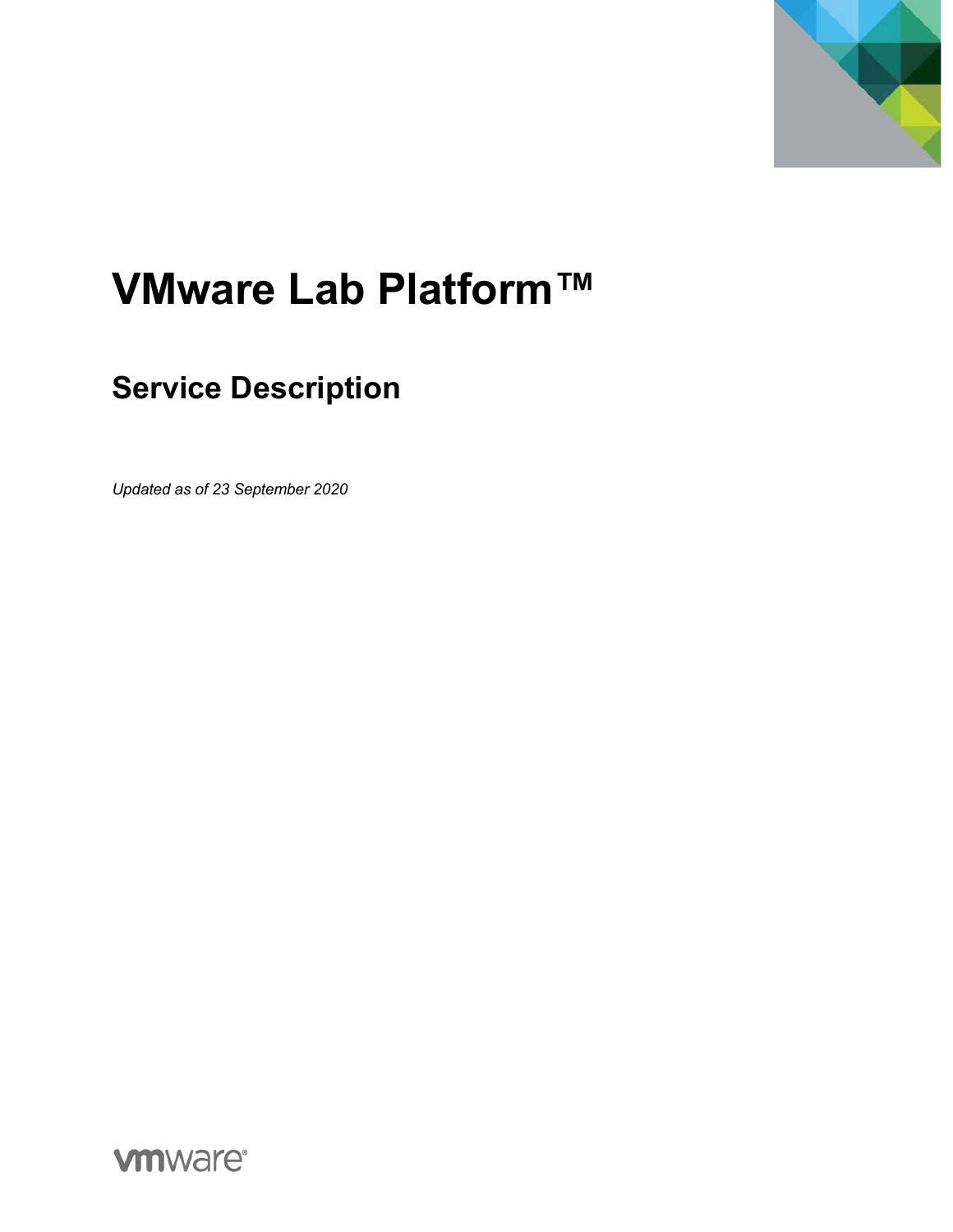© 2020 VMware, Inc. All rights reserved. This product is protected by U.S. and international copyright and intellectual property laws. This product is covered by one or more patents listed at http://www.vmware.com/download/patents.html.

VMware is a registered trademark or trademark of VMware, Inc. in the United States and/or other jurisdictions. All other marks and names mentioned in this Service Description may be trademarks of their respective companies.

As used in this Service Description, "VMware", "we", or "us" means VMware, Inc., a Delaware corporation, if the billing address for your order is in the United States, or VMware International Unlimited Company, a company organized and existing under the laws of Ireland, if the billing address for your order is outside the United States. Terms not defined in this Service Description are defined in the Terms of Service or elsewhere in the Agreement.

VMware, Inc. 3401 Hillview Ave. Palo Alto, CA 94304 www.vmware.com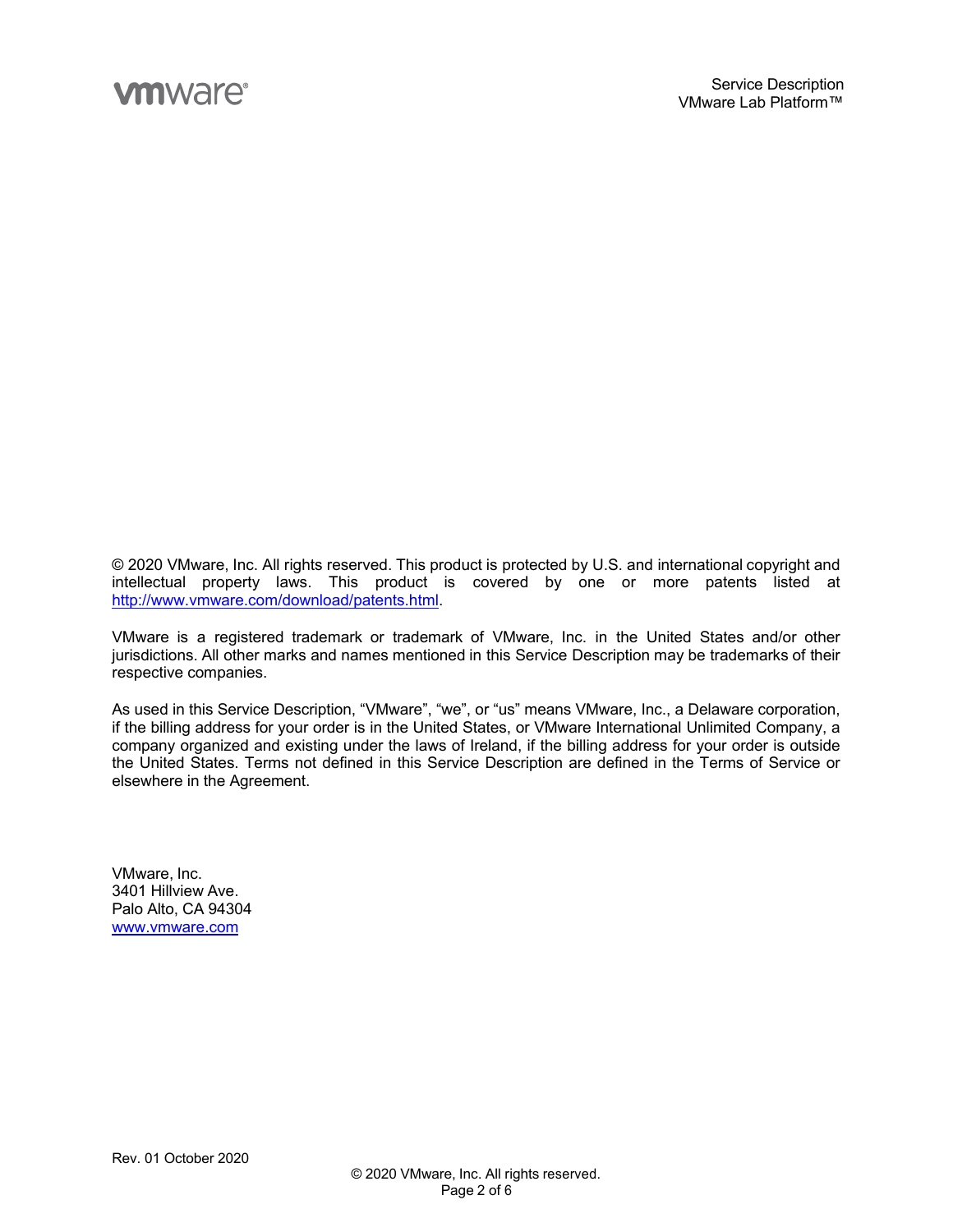#### **1. Introduction**

#### **1.1 Service Description**

VMware Lab Platform™ (the "Service Offering") is a cloud service that provides the mechanism to deliver true hands-on education content to anyone, worldwide, at cloud scale. It allows you to train on anything that you can install on an operating system. Unlike traditional cloud-based trainers, customers get true system-level access to an environment all the way from startup to shut down. The Service Offering provides a complete turn-key solution that requires no installation and very little setup. Customers can scale to as many students or sessions as desired without any worries about capacity. Customers can access the Service Offering from any device that has a web browser with no plug-ins needed and nothing additional to install.

The Service Offering includes

- A lab user interface for users to utilize when taking customer-authored labs.
- Administration interface used to author and deliver labs for a variety of use cases including on-demand training, demos, instructor led training and even larger events.
- Cloud capacity on demand for provisioned lab environments.
- The optional ability to administer and leverage on-premise capacity provided by the customer referred to as "Bring your own Cloud" ("BYOC").

#### **1.2 Technical Documentation and Training**

A Getting Started Guide, Administrator Reference Guide, Content Admin Guide, workflow guides for navigating through key features, and FAQs are available at: https://console.cloud.vmware.com/csp/gateway/portal/#/support

#### **1.3 Legal Terms**

Use of the Service Offering is subject to the Terms of Service, that can be found through the VMware end user terms landing page, at:

https://www.vmware.com/download/eula.html

or directly at:

https://www.vmware.com/content/dam/digitalmarketing/vmware/en/pdf/downloads/eula/vmwarecloud-services-universal-tos.pdf

### **2. Service Operations**

The following outlines VMware's roles and responsibilities in providing the Service Offering. While specific roles and responsibilities have been identified as being owned by you, any roles or responsibilities not contained in this Service Description are either not the duty of VMware or are assumed to be your responsibility.

#### **2.1 Service Provisioning**

VMware will provide the following provisioning services:

• VMware will create a service account for you, and send an email or other notification to the contact that you identified in your Order inviting that contact to the newly-created instance. A URL to access the Service Offering will be provided within that notification.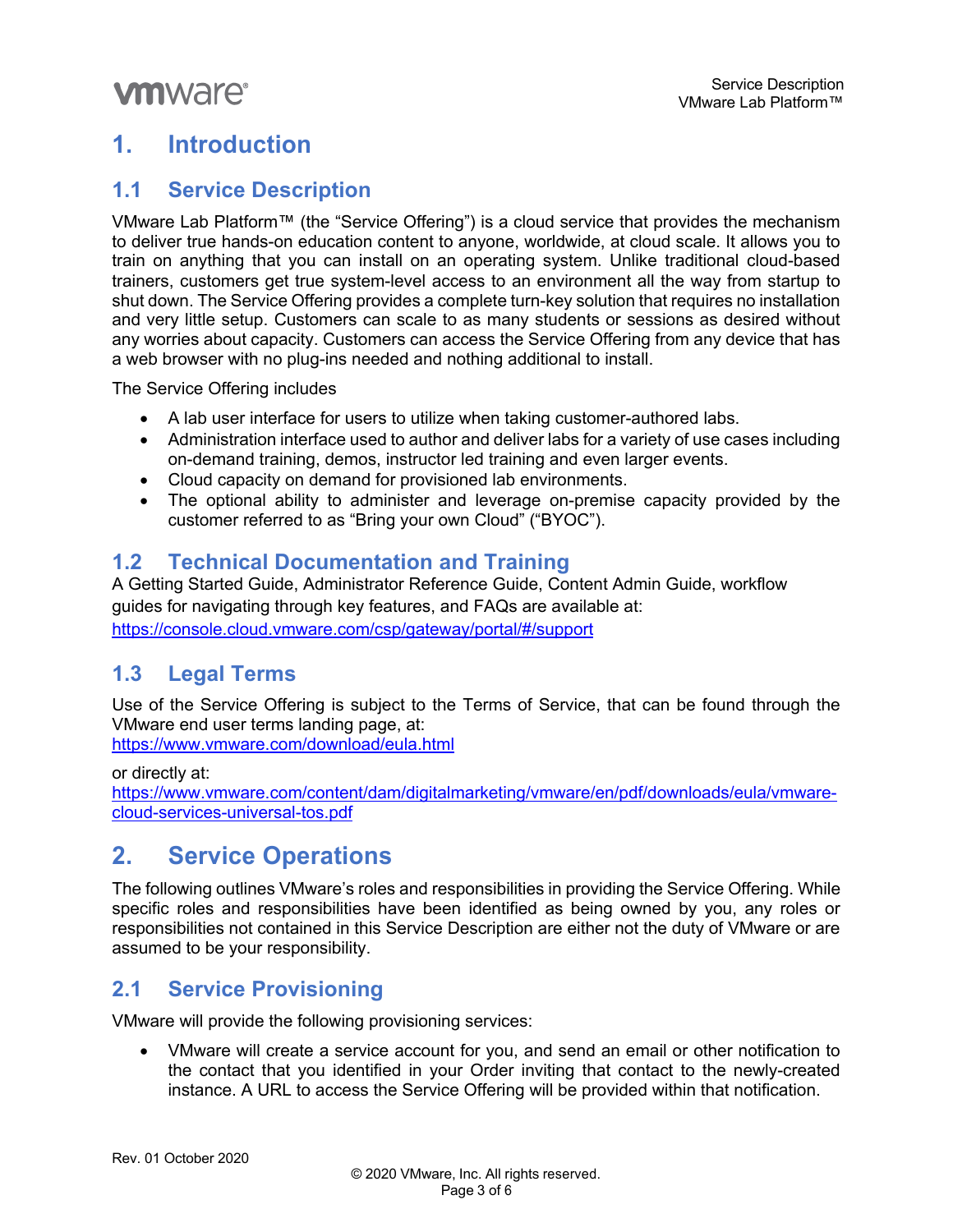• VMware will ensure that the identified contact can create additional user accounts for other users, as needed.

You are responsible for creating and managing all user-facing content including, but not limited to:

- Lab creation, management and template development
- End user account management
- Lab Manual content and creation
- Manage usage and capacity needs
- Management of any customer provided BYOC infrastructure
- Embedding any Third-Party Content into your instance and/or into any Content that you provide to Users and End Users (e.g., YouTube videos, etc.)

**NOTE**: As provided in Section 1.4 of the Terms of Service, you are responsible for complying with any terms accompanying that Third-Party Content, and for management of cookies and other tracking technologies used by the third party in or as a result of any use of that Third-Party Content.

#### **2.2 Support**

The Service Offering includes Cloud Services Production Support for problems related to your account and the Service Offering's availability and features. Support may be provided from both U.S. and non-U.S. locations.

See https://www.vmware.com/support/services/saas-production.html

#### **2.3 Incident and Problem Management**

VMware will provide incident and problem management services (detection, severity classification, recording, escalation, and return to service) pertaining to infrastructure over which VMware has direct, administrative access and control, including servers and services used to provide the Service Offering.

You are responsible for incident and problem management (e.g., detection, severity classification, recording, escalation, and return to service) pertaining to:

- Your account settings in the Service Offering administrative management console.
- User-deployed and user-configured assets such as templates and software.
- Anything else not under VMware's direct control and administration.

#### **2.4 Change Management**

VMware will provide the following change management elements:

• Inform customers of any upcoming maintenance windows that are expected to impact access to their environment.

You are responsible for:

- Management of changes to your labs, dashboards, and other content.
- Administration of self-service features provided through the Service Offering's system console and user portal, up to the highest permission levels granted to you.
- Cooperating with VMware when planned or emergency maintenance is required.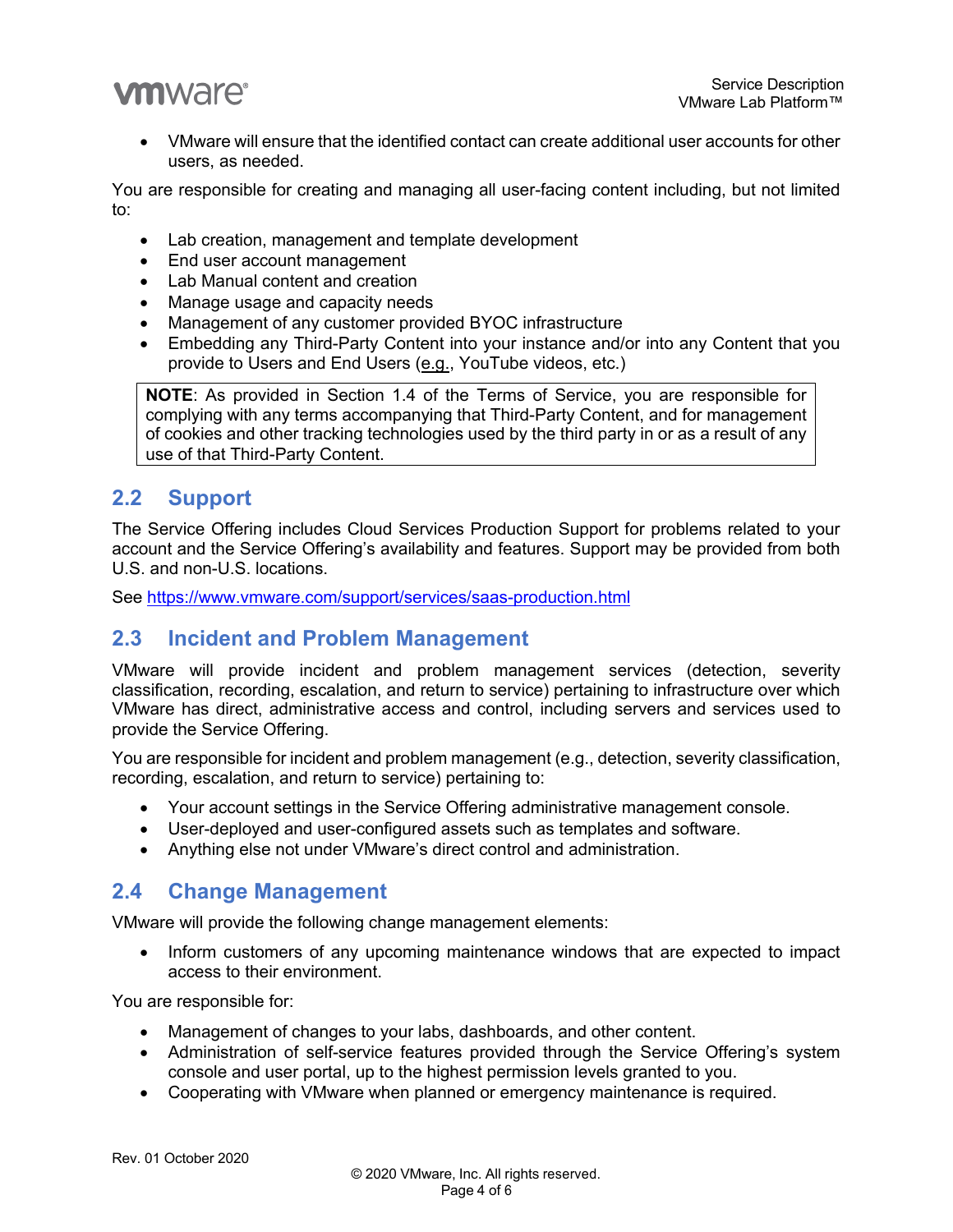#### **2.5 Data Privacy**

#### **Data Collection by Google Analytics**

The Service Offering utilizes Google Analytics to collect data directly from any browsers used to view or receive the Service Offering. The data collected and inferred is used by VMware to diagnose and improve its products and services and to fix issues. Further information on how Google collects and uses this data when you use the Service Offering can be found at: www.google.com/policies/privacy/partners/. This data collection is made possible using cookies. Detailed descriptions of the types of cookies we use can be found in the VMware Privacy Notice, and policies linked from that Privacy Notice. More information on how to choose whether to accept certain cookies used by VMware websites and solutions can also be found from the VMware Privacy Notice. The VMware Privacy Notice can be found at: https://www.vmware.com/help/privacy.html. You agree to provide the information in this paragraph to all end users of the Service Offering.

#### **Deletion of Personal Data**

Following expiration or termination of the Agreement, all Content, and all personal data contained in Content, in VMware's possession will be deleted from VMware's primary database and (if applicable) back-up database, as described in the "Termination" section, below. The only exception would be if and to the extent that VMware is required by applicable law to retain any of the personal data (in which case VMware will implement reasonable measures to isolate the personal data from any further processing).

#### **2.6 Data Retention**

During the Subscription Term, data transmitted to the Service Offering by you will be retained and available for querying and alerts. Upon service termination, all data will be deleted.

#### **3. Business Operations**

#### **Billing and Usage Metering**

#### Purchasing the Service Offering

The Service offering is purchased either on-demand or through a committed term subscription. Committed term subscriptions do not renew at the end of the purchased subscription term.

If you wish to purchase additional committed term subscriptions, those subscriptions will not be coterminous with subscriptions previously purchased (i.e., each additional subscription will have its own Subscription Term).

You may elect to pay applicable charges for the Service Offering through redemption of VMware's Subscription Purchasing Program (SPP) credits or Hybrid Purchasing Program (HPP) credits (collectively, "Credits").

Refer to the following websites for information on the Credit programs:

• SPP Program Guide: https://www.vmware.com/content/dam/digitalmarketing/vmware/en/pdf/solutions/vmware -spp-program-guide.pdf